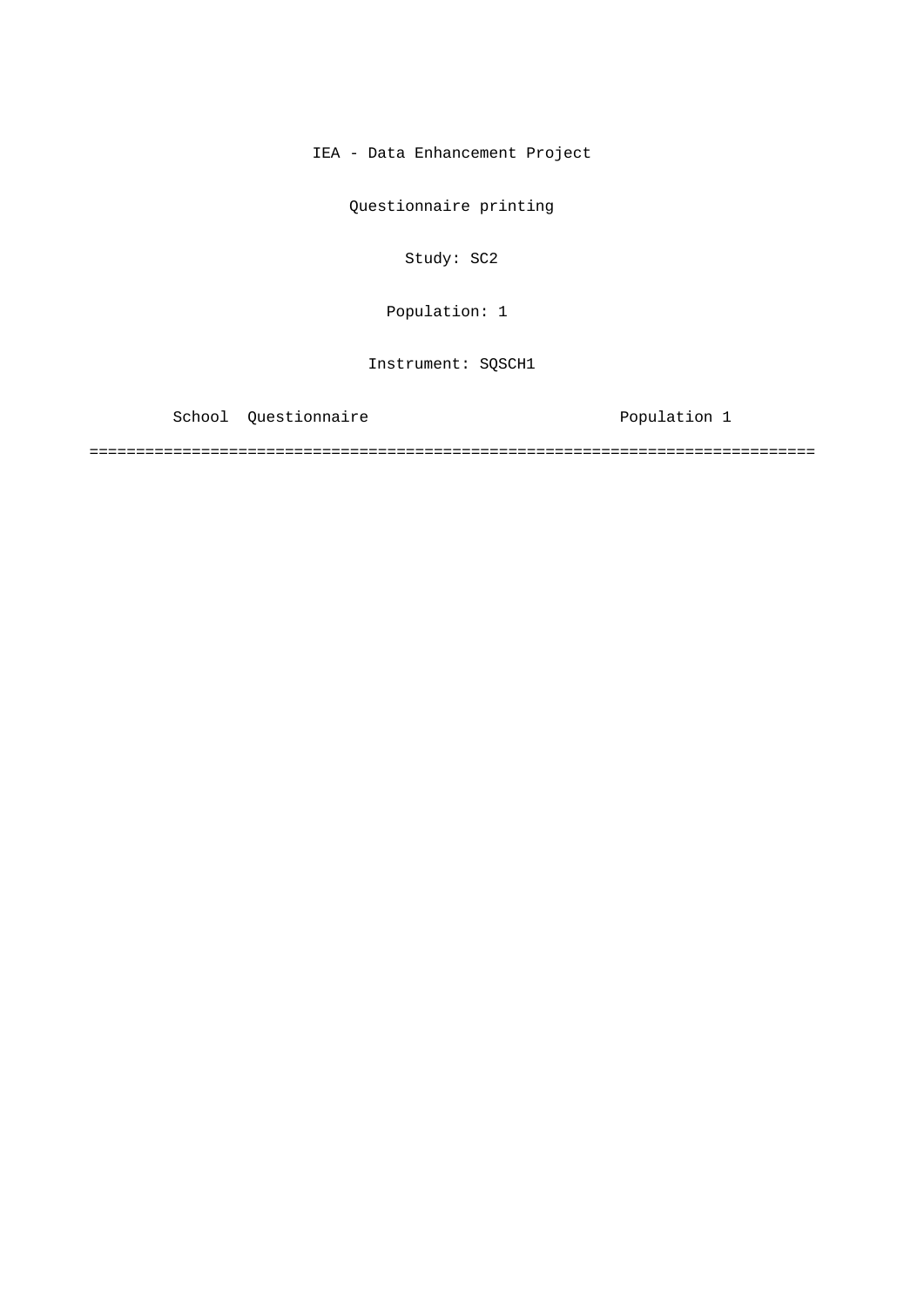<span id="page-1-0"></span>------------------------------------------------------------------------------ ------------------------------------------------------------------------------ ------------------------------------------------------------------------------ ------------------------------------------------------------------------------ ------------------------------------------------------------------------------ ------------------------------------------------------------------------------ ------------------------------------------------------------------------------ ------------------------------------------------------------------------------ 1 Which of the following best describes the area where your school is located? A an inner urban part of a metropolitan area B an outer urban/suburban part of a metropolitan area C an urban/suburban area but \*not\* part of a metropolitan area D a rural area LOCATION 2 What is the approximate population of the area where your school is located? A more than 1,000,000 B 100,000 - 1,000,000 C 10,000 - 100,000 D 1,000 - 10,000 E less than 1,000 AREAPOPN 3 Is the school week in your school divided into periods? A yes - please go to question 4 B no - please go to question 5 SCHPER 4 How many \*periods\* are in a school week? Please \*include\* periods allocated to scheduled activities such as lessons, sports and assemblies, but \*exclude\* periods allocated to recess and lunch breaks. (a) periods What is the number of minutes in each period? (b) minutes NRPER NRMIN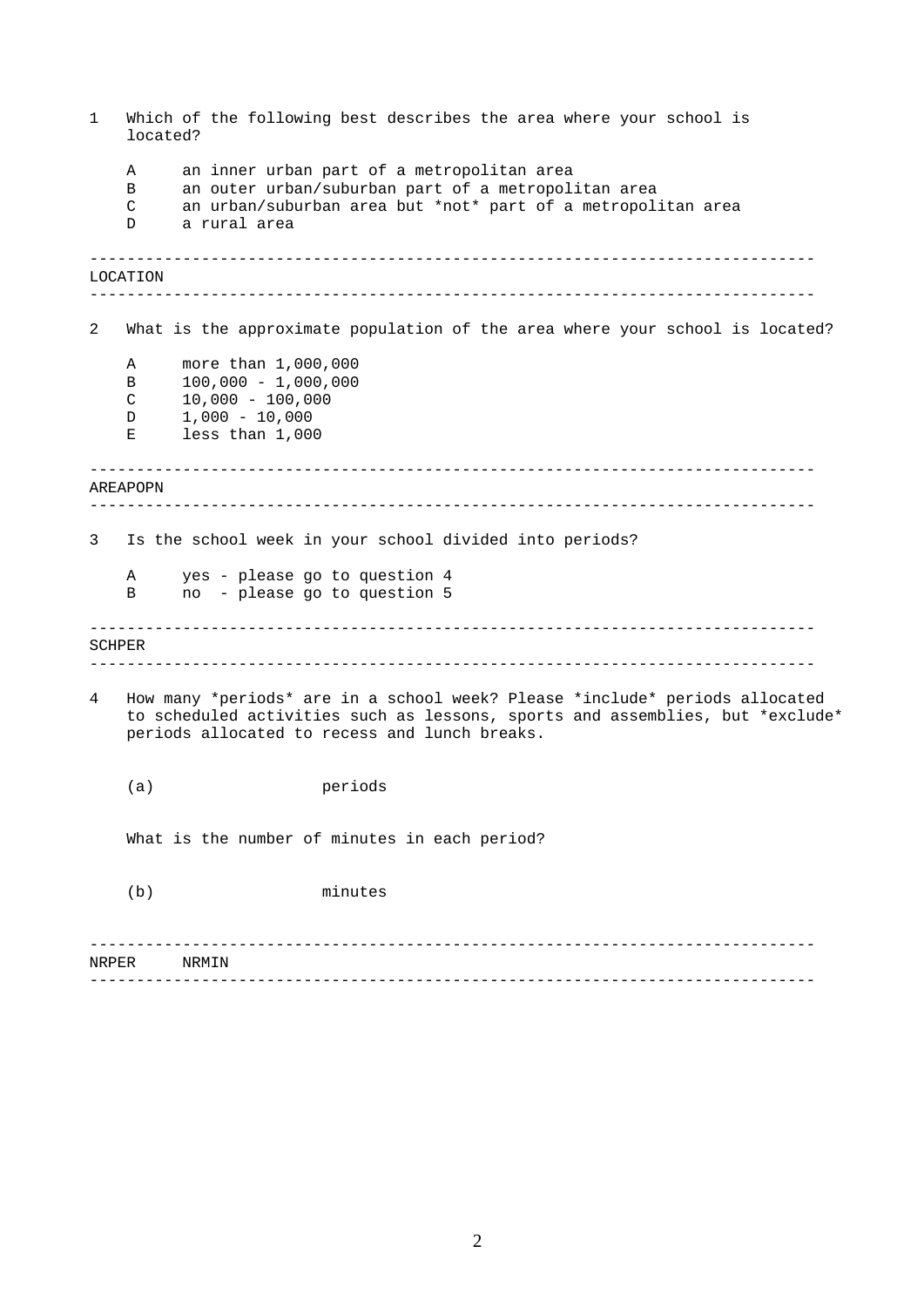5 What is the number of \*hours\* in a school week? Please \*include\* time allocated to scheduled activities such as lessons, sports and assemblies, but \*exclude\* time allocated to recess and lunch breaks.

|       |                               |                                                            | hours |                                                                           |  |
|-------|-------------------------------|------------------------------------------------------------|-------|---------------------------------------------------------------------------|--|
|       |                               |                                                            |       |                                                                           |  |
| NRHRS |                               |                                                            |       |                                                                           |  |
|       |                               |                                                            |       |                                                                           |  |
| 6     |                               | allocated to vacations.                                    |       | What is the number of *weeks* in a school year? Please *exclude* time     |  |
|       |                               |                                                            | weeks |                                                                           |  |
|       |                               |                                                            |       |                                                                           |  |
| WEEKS |                               |                                                            |       |                                                                           |  |
|       |                               |                                                            |       |                                                                           |  |
| 7     | school?                       |                                                            |       | Approximately how many students are in the following grade levels in your |  |
|       |                               | International Male Female<br>level/grade Students Students |       |                                                                           |  |
|       | (a)                           | $\, {\bf P}$                                               |       |                                                                           |  |
|       | (b)                           | 1                                                          |       |                                                                           |  |
|       | (c)                           | 2                                                          |       |                                                                           |  |
|       | (d)                           | 3                                                          |       |                                                                           |  |
|       | (e)                           | 4                                                          |       |                                                                           |  |
|       | ( $\mathtt{f}$ )              | 5                                                          |       |                                                                           |  |
|       | $(\,g\,)$                     | $\epsilon$                                                 |       |                                                                           |  |
|       | $\qquadh)$                    | $\sqrt{ }$                                                 |       |                                                                           |  |
|       | $\left( \text{ i } \right)$   | $\,8\,$                                                    |       |                                                                           |  |
|       | $(\; \dot{\mathbf{j}} \; )$   | $\mathsf 9$                                                |       |                                                                           |  |
|       | $(\,\mathbf{k}\,)$            | $1\,0$                                                     |       |                                                                           |  |
|       | $\left(\:\mathbb{1}\:\right)$ | $11\,$                                                     |       |                                                                           |  |
|       | $\mbox{( m )}$                | $12\,$                                                     |       |                                                                           |  |
|       | $\qquad,n)$                   | $13\,$                                                     |       |                                                                           |  |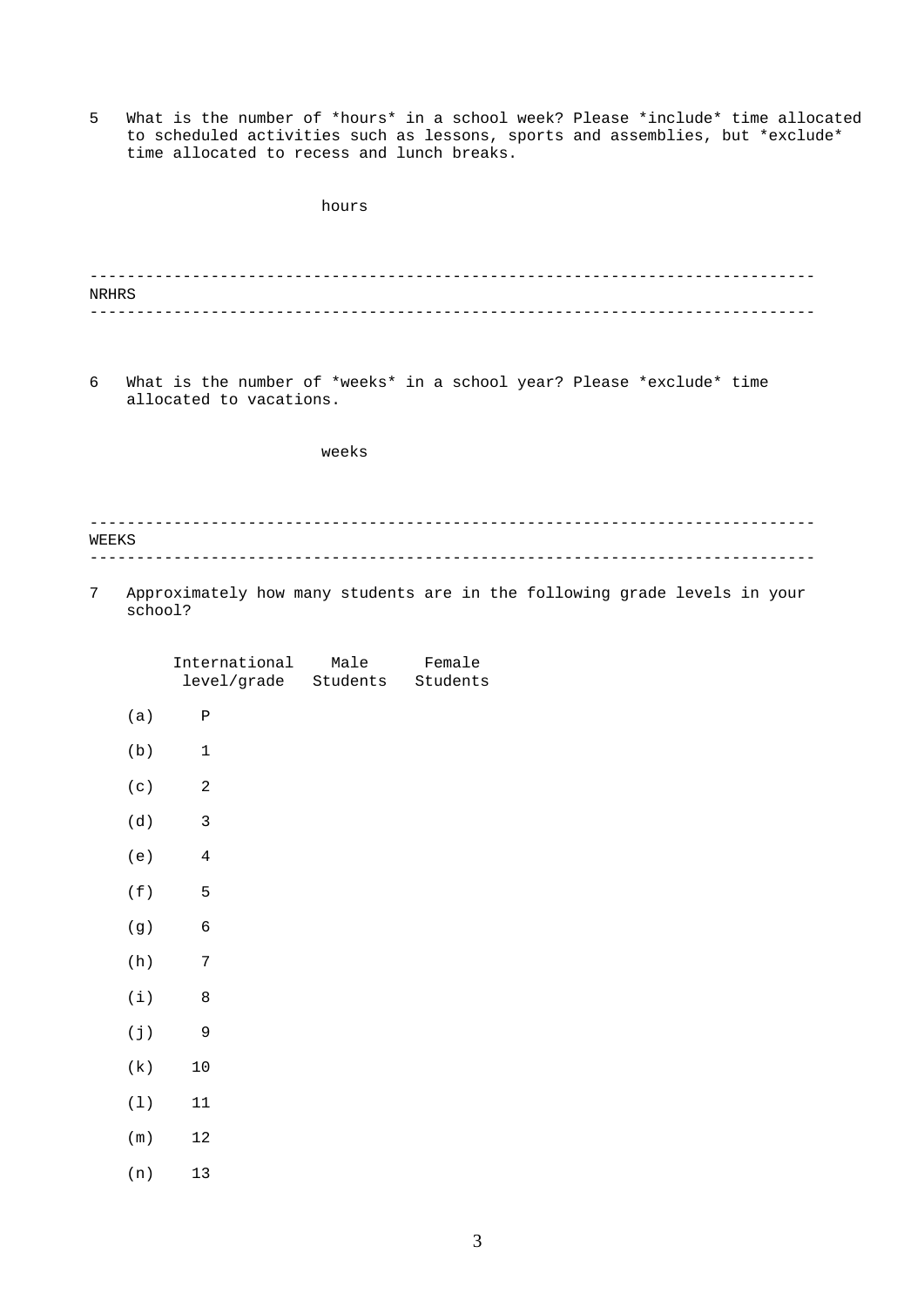<span id="page-3-0"></span>

| YRPM  | YRPF  | YRPM  | YRPF  | YR1M  | YR1F  | YR1M  | YR1F  |
|-------|-------|-------|-------|-------|-------|-------|-------|
| YR2M  | YR2F  | YR2M  | YR2F  | YR3M  | YR3F  | YR3M  | YR3F  |
| YR4M  | YR4F  | YR4M  | YR4F  | YR5M  | YR5F  | YR5M  | YR5F  |
| YR6M  | YR6F  | YR6M  | YR6F  | YR7M  | YR7F  | YR7M  | YR7F  |
| YR8M  | YR8F  | YR8M  | YR8F  | YR9M  | YR9F  | YR9M  | YR9F  |
| YR10M | YR10F | YR10M | YR10F | YR11M | YR11F | YR11M | YR11F |
| YR12M | YR12F | YR12M | YR12F | YR13M | YR13F | YR13M | YR13F |

8 What is the total number of male and female teachers at the primary school level - Grades P to 6 inclusive?

Please include part-time teachers by reducing them to their \*full-time\* \*equivalent\*.

(a) male teachers

(b) female teachers

## ------------------------------------------------------------------------------ ------------------------------------------------------------------------------ PRITCHM PRITCHF

| 9       | Which of the following patterns is used for the teaching of science in<br>your school? |                                                                       |  |  |  |  |  |  |
|---------|----------------------------------------------------------------------------------------|-----------------------------------------------------------------------|--|--|--|--|--|--|
|         |                                                                                        |                                                                       |  |  |  |  |  |  |
|         | A                                                                                      | Individual class teachers teach science to their own class-groups.    |  |  |  |  |  |  |
|         | В                                                                                      | Specialist science teachers teach science to all class-groups.        |  |  |  |  |  |  |
|         | C                                                                                      | Science is taught by individual class teachers on a co-operative      |  |  |  |  |  |  |
|         |                                                                                        | basis where some teachers teach science to other class-groups in      |  |  |  |  |  |  |
|         |                                                                                        | addition to their own class-group.                                    |  |  |  |  |  |  |
|         | D                                                                                      | Some other pattern - please describe at the end of the questionnaire. |  |  |  |  |  |  |
|         | Е                                                                                      | No science is taught at the school.                                   |  |  |  |  |  |  |
|         |                                                                                        |                                                                       |  |  |  |  |  |  |
|         |                                                                                        |                                                                       |  |  |  |  |  |  |
| PATTERN |                                                                                        |                                                                       |  |  |  |  |  |  |

------------------------------------------------------------------------------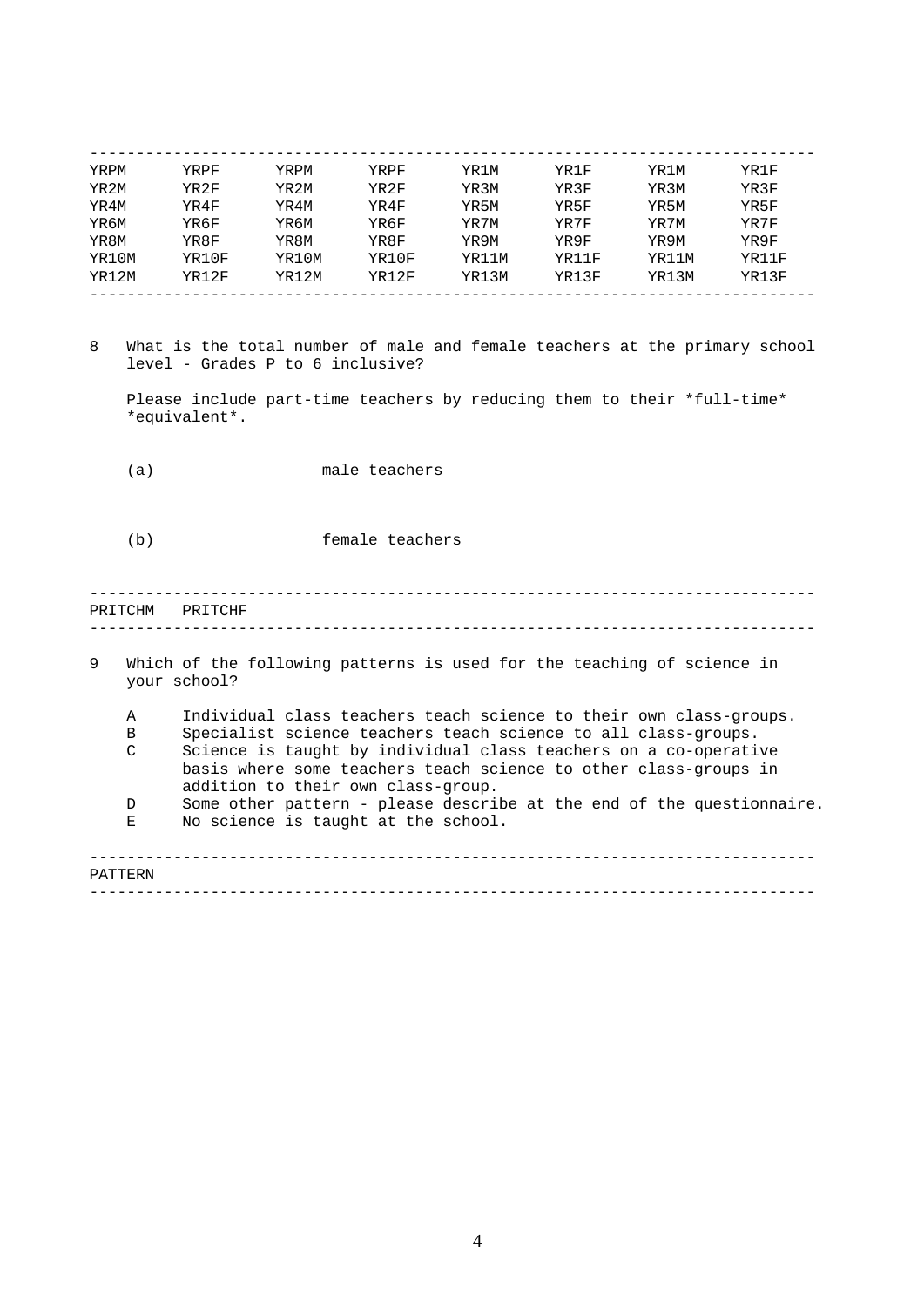10 For each \*primary\* grade level, please state the average class time per week allocated to \*science\*. Please state the time in \*periods\* per week or \*hours\* per week.

If \*science\* is not taught at a given grade level, please enter a dash (-)

------------------------------------------------------------------------------ ------------------------------------------------------------------------------ ------------------------------------------------------------------------------ ------------------------------------------------------------------------------ ------------------------------------------------------------------------------ ------------------------------------------------------------------------------ International Time spent on science grade level periods per week hours per week (a) P (b) 1  $(c)$  2 (d) 3 (e) 4 (f) 5  $(q)$  6 (h) 7 (i) 8 [ Row for grade 8 was not in original questionnaire ] YRPHRS YR1HRS YR2HRS YR3HRS YR4HRS YR5HRS YR6HRS YR7HRS YR8HRS 11 How many rooms or laboratories in your school are equipped for science teaching and/or student practical work? rooms LABS 12 Please estimate the overall percentage of the school week for which these \*science\* rooms are used for \*science\* lessons - class teaching or practical work. A less than 40 per cent of the week B 40 - 60 per cent C 60 - 80 per cent D more than 80 per cent of the week E no science rooms at this school LABUSE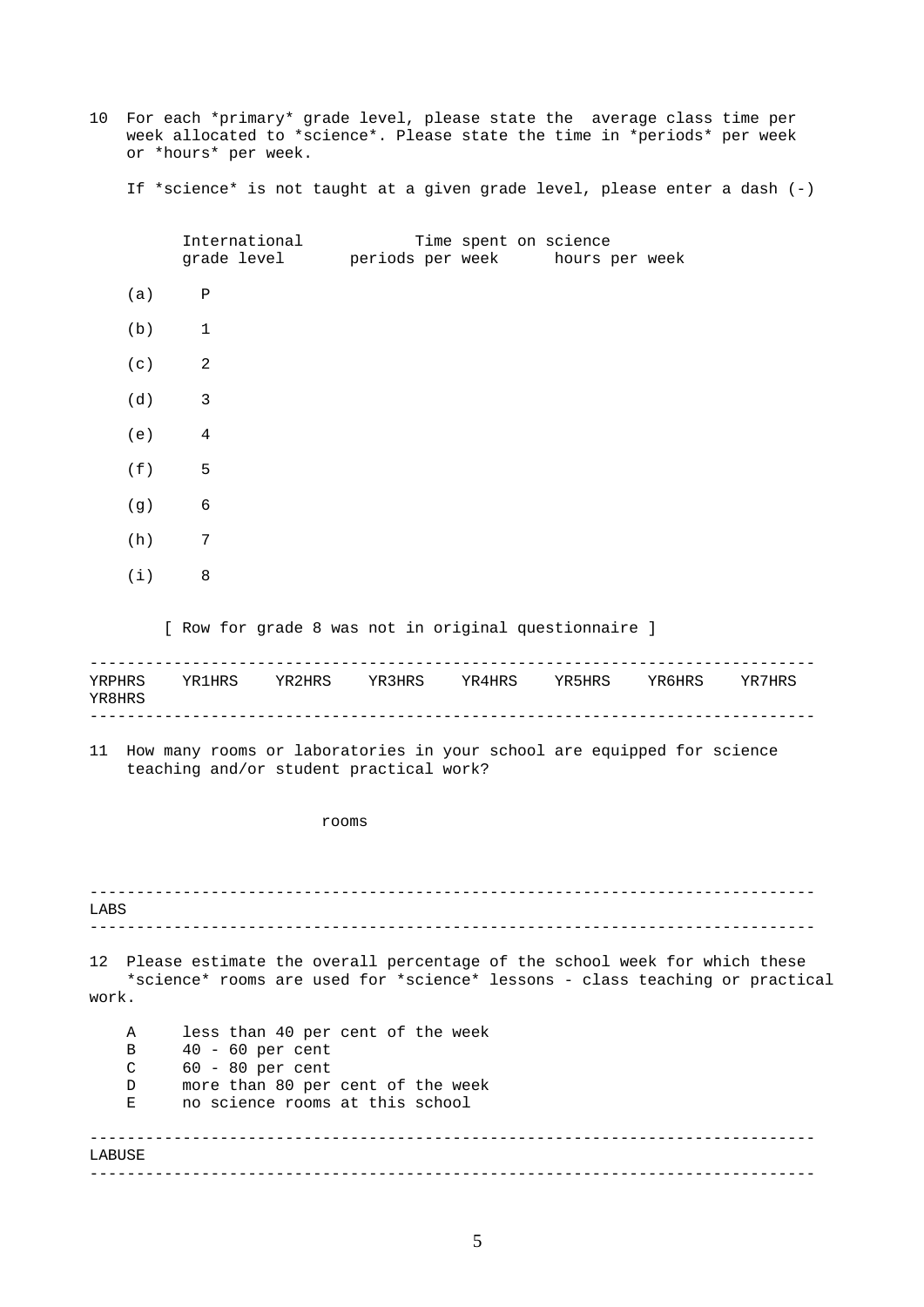| 13               | Which person or group of persons is responsible for making the decisions<br>in the following matters? (Please circle one letter in each row.)                                                                                                          |      |                     |                                                          |                                                                    |                       |                                    |        |   |          |  |
|------------------|--------------------------------------------------------------------------------------------------------------------------------------------------------------------------------------------------------------------------------------------------------|------|---------------------|----------------------------------------------------------|--------------------------------------------------------------------|-----------------------|------------------------------------|--------|---|----------|--|
|                  | a central or regional authority<br>Key:<br>Α<br>a school council or board<br>B<br>C<br>the school principal<br>a teacher or group of teachers from the school<br>D<br>some other person or group of persons<br>Е<br>does not apply to this school<br>F |      |                     |                                                          |                                                                    |                       |                                    |        |   |          |  |
|                  |                                                                                                                                                                                                                                                        |      |                     |                                                          |                                                                    |                       | Central School Princi-Teach- Other |        |   |          |  |
|                  | Does not<br>apply                                                                                                                                                                                                                                      |      |                     |                                                          |                                                                    | authority councel pal |                                    | ers    |   |          |  |
|                  |                                                                                                                                                                                                                                                        |      | the school.         |                                                          | (a) determining the range or type<br>of science subjects taught in | $\mathbf{A}$          | $\mathbf{B}$                       | C      | D | Е        |  |
|                  |                                                                                                                                                                                                                                                        |      | grade levels.       | (b) determining the content of                           | science courses at individual                                      | Α                     | B                                  | C      | D | Е        |  |
|                  |                                                                                                                                                                                                                                                        |      | students.           |                                                          | (c) choosing textbooks for science                                 | Α                     | B                                  | C      | D | Ε        |  |
|                  |                                                                                                                                                                                                                                                        |      |                     | (d) selecting science equipment                          |                                                                    | Α                     | B                                  | C      | D | Е        |  |
|                  |                                                                                                                                                                                                                                                        |      | to the school       |                                                          | (e) selecting students for entrance                                | Α                     | B                                  | C      | D | Е        |  |
|                  |                                                                                                                                                                                                                                                        | fees |                     |                                                          | (f) determining the size of tuition                                | Α                     | B                                  | C      | D | Е        |  |
|                  |                                                                                                                                                                                                                                                        |      |                     | (for example, new buildings)                             | (g) deciding on major expenditures                                 | Α                     | В                                  | C      | D | Е        |  |
|                  |                                                                                                                                                                                                                                                        |      |                     | (h) determining conditions of<br>employment for teachers |                                                                    | Α                     | В                                  | C      | D | Е        |  |
|                  |                                                                                                                                                                                                                                                        |      |                     |                                                          | (i) selecting teachers for the school                              | Α                     | B                                  | C      | D | Е        |  |
|                  |                                                                                                                                                                                                                                                        |      |                     |                                                          | (j) selecting the school principal                                 | Α                     | В                                  | C      | D | Е        |  |
|                  |                                                                                                                                                                                                                                                        |      | for the students    | (k) making rules and regulations                         |                                                                    | Α                     | B                                  | C      | D | Е        |  |
| RANGE<br>SELTCHR |                                                                                                                                                                                                                                                        |      | CONTENT<br>SELPRINC | TEXTS<br>RULES                                           | EQPT                                                               | ENTRANCE FEES         |                                    | EXPEND |   | CONDITNS |  |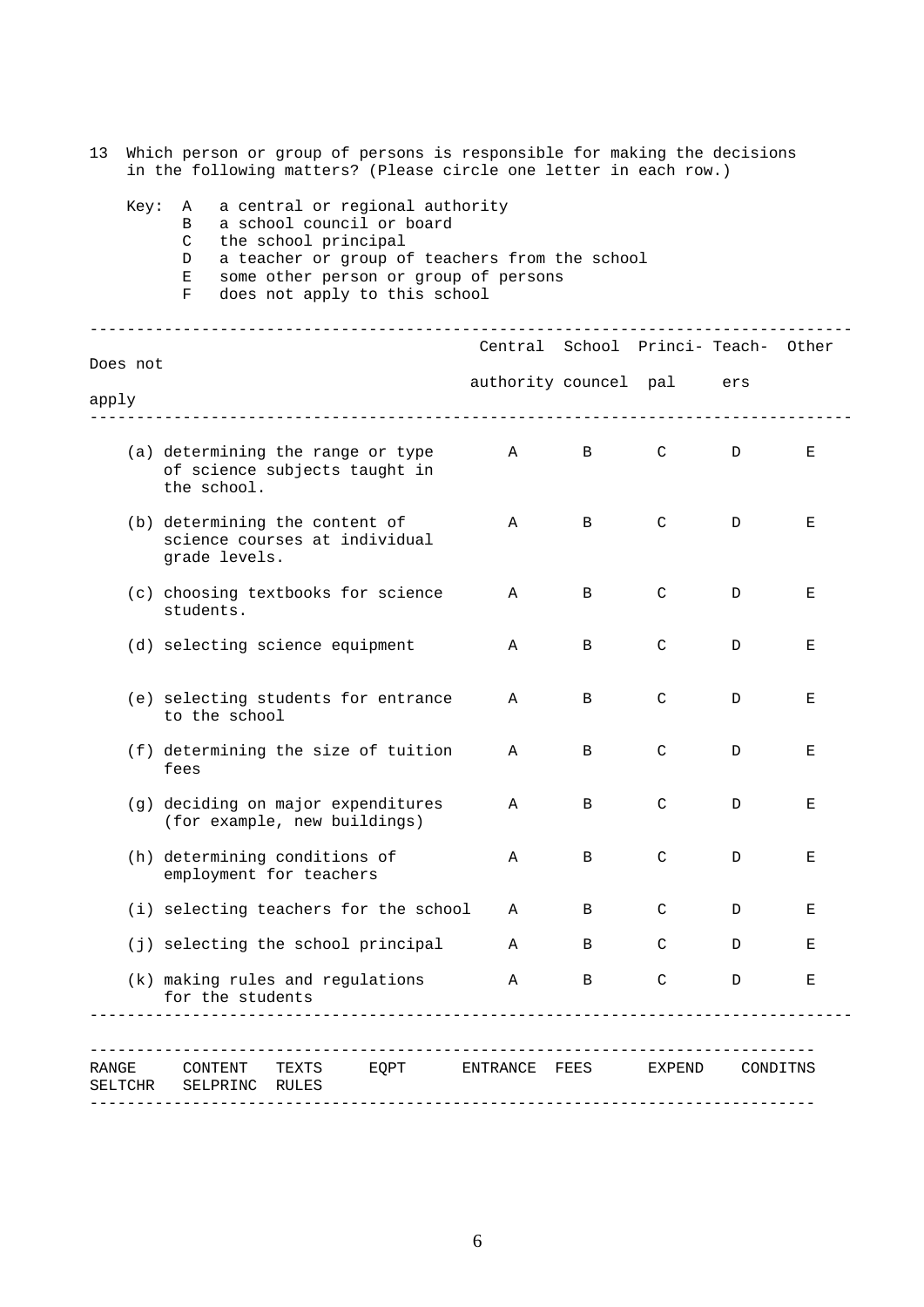<span id="page-6-0"></span>

| 14     | Does your school have one or more committees on which both parents<br>and teachers are formally represented?        |                                                                                                                                                                               |     |        |  |  |  |  |  |
|--------|---------------------------------------------------------------------------------------------------------------------|-------------------------------------------------------------------------------------------------------------------------------------------------------------------------------|-----|--------|--|--|--|--|--|
|        | Α<br>В                                                                                                              | yes - please go to question 15<br>no - please go to question 16                                                                                                               |     |        |  |  |  |  |  |
| PTCTEE |                                                                                                                     |                                                                                                                                                                               |     |        |  |  |  |  |  |
| 15     | Which of the following activities are arranged or carried out by<br>committees involving both parents and teachers? |                                                                                                                                                                               |     |        |  |  |  |  |  |
|        |                                                                                                                     |                                                                                                                                                                               | Yes | No     |  |  |  |  |  |
|        |                                                                                                                     | (a) social work in the community (e.g. helping<br>disadvantaged families)                                                                                                     | Α   | B      |  |  |  |  |  |
|        |                                                                                                                     | (b) social or cultural activities (e.g. dinners,<br>theatre visits).                                                                                                          | Α   | B      |  |  |  |  |  |
|        |                                                                                                                     | (c) activities for raising money for the school<br>(e.g., fetes, raffles)                                                                                                     | Α   | В      |  |  |  |  |  |
|        |                                                                                                                     | (d) discussions about *particular* curriculum and<br>instructional matters (e.g., *individual*<br>students' learning problems)                                                | Α   | В      |  |  |  |  |  |
|        |                                                                                                                     | (e) discussions about *general* policies for school<br>organization or curriculum (e.g. proposed new<br>subjects or courses)                                                  | Α   | В      |  |  |  |  |  |
|        |                                                                                                                     | (f) organization of parent education activities<br>(e.g. newsletters or meetings providing general<br>information for parents about various aspects<br>of the school program) | Α   | B      |  |  |  |  |  |
|        |                                                                                                                     | (g) selection of teaching staff (e.g. principals,<br>teachers)                                                                                                                | Α   | В      |  |  |  |  |  |
|        |                                                                                                                     | (h) decisions about school expenditure (e.g. approval<br>of budgets for new buildings or recurrent expenditure)                                                               | Α   | В      |  |  |  |  |  |
|        |                                                                                                                     | (i) organization of science-related activities<br>(e.g. science fairs, industry visits, careers<br>information and advice)                                                    | Α   | B      |  |  |  |  |  |
|        | SOCIAL<br>SCACTIVS                                                                                                  | CULTURE<br>MONEY<br>INSTRN<br>POLICY<br>PARENTED SELSTAFF                                                                                                                     |     | BUDGET |  |  |  |  |  |